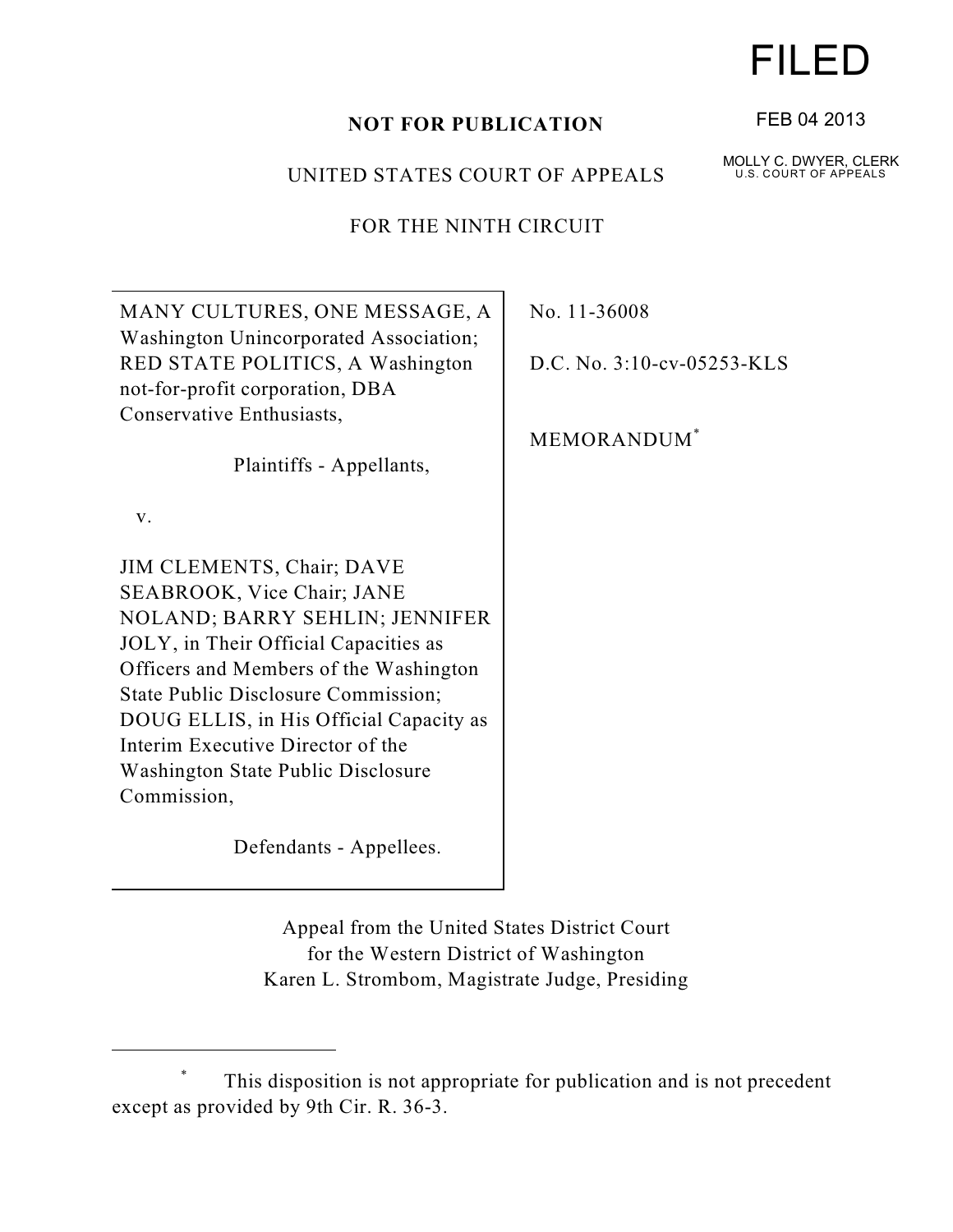## Argued and Submitted November 9, 2012 Seattle, Washington

### Before: W. FLETCHER and FISHER, Circuit Judges, and QUIST, Senior District Judge.\*\*

Appellants Many Cultures, One Message ("MCOM"), and Conservative Enthusiasts (a.k.a. Red State Politics) appeal the district court's dismissal of their suit challenging as unconstitutional two portions of the Washington Revised Code, Wash. Rev. Code §§ 42.17.200 and 42.17.160. These two provisions of state law together require certain grassroots citizen-to-citizen lobbying organizations to register with the state and to disclose information about financial contributions they receive. The district court held that appellants lack Article III standing. In the alternative, it held that the statute was constitutional on its face and as applied. We affirm the district court's holding that both parties lack Article III standing to challenge the constitutionality of Washington's grassroots lobbying law.

To determine whether a party has sufficient injury to support Article III standing in the First Amendment context, we look to "whether the plaintiffs have articulated a 'concrete plan' to violate the law in question, whether the prosecuting

<sup>\*\*</sup> The Honorable Gordon J. Quist, Senior United States District Judge for the Western District of Michigan, sitting by designation.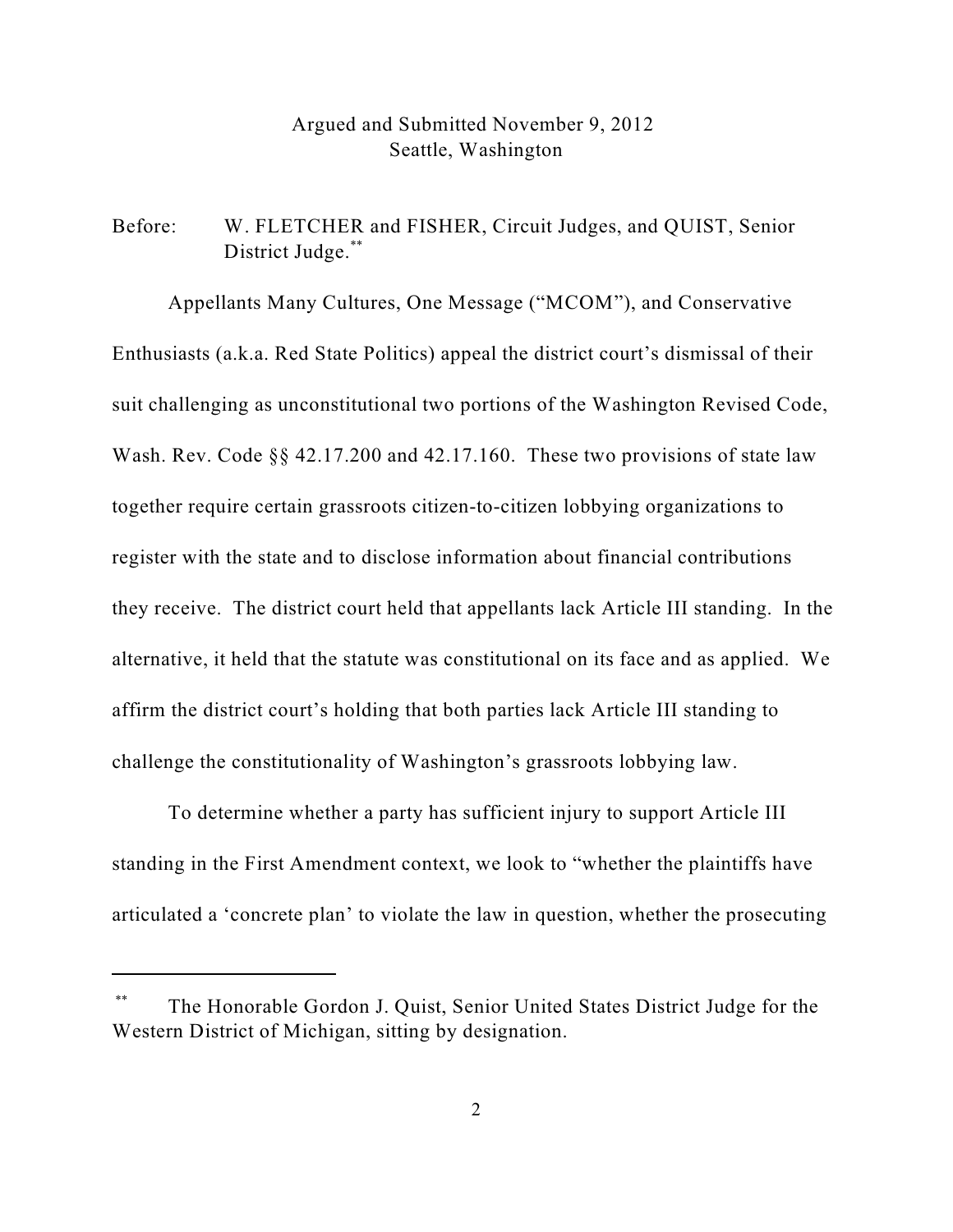authorities have communicated a specific warning or threat to initiate proceedings, and the history of past prosecution or enforcement under the challenged statute." *Thomas v. Anchorage Equal Rights Comm'n*, 220 F.3d 1134, 1139 (9th Cir. 2000) (en banc); *see also Canatella v. California*, 304 F.3d 843, 854 n.14 (9th Cir. 2002) (looking to a party's "history" and "continuing activities" in the area, as well as to the "nature" of the party's legal challenge). "[P]laintiffs may carry their burden of establishing injury in fact when they provide adequate details about their intended speech." *Lopez v. Candaele*, 630 F.3d 775, 787 (9th Cir. 2010), *cert. denied* 131 S. Ct. 2456 (May 16, 2011). "[T]he Constitution requires something more than a hypothetical intent to violate the law." *Thomas*, 220 F.3d at 1139.

Neither party here has standing to challenge the constitutionality of the Washington grassroots lobbying law because neither has demonstrated that it actually intends to undertake activities that come within the scope of the challenged statute. Conservative Enthusiasts has not provided evidence of concrete plans to pursue activities that qualify as grassroots lobbying under the statute, nor has it even identified specific areas of state policy advocacy in which it would like to engage.

MCOM has specified state legislation in the area of eminent domain about which it proposes to lobby, and has named specific activities it might undertake to